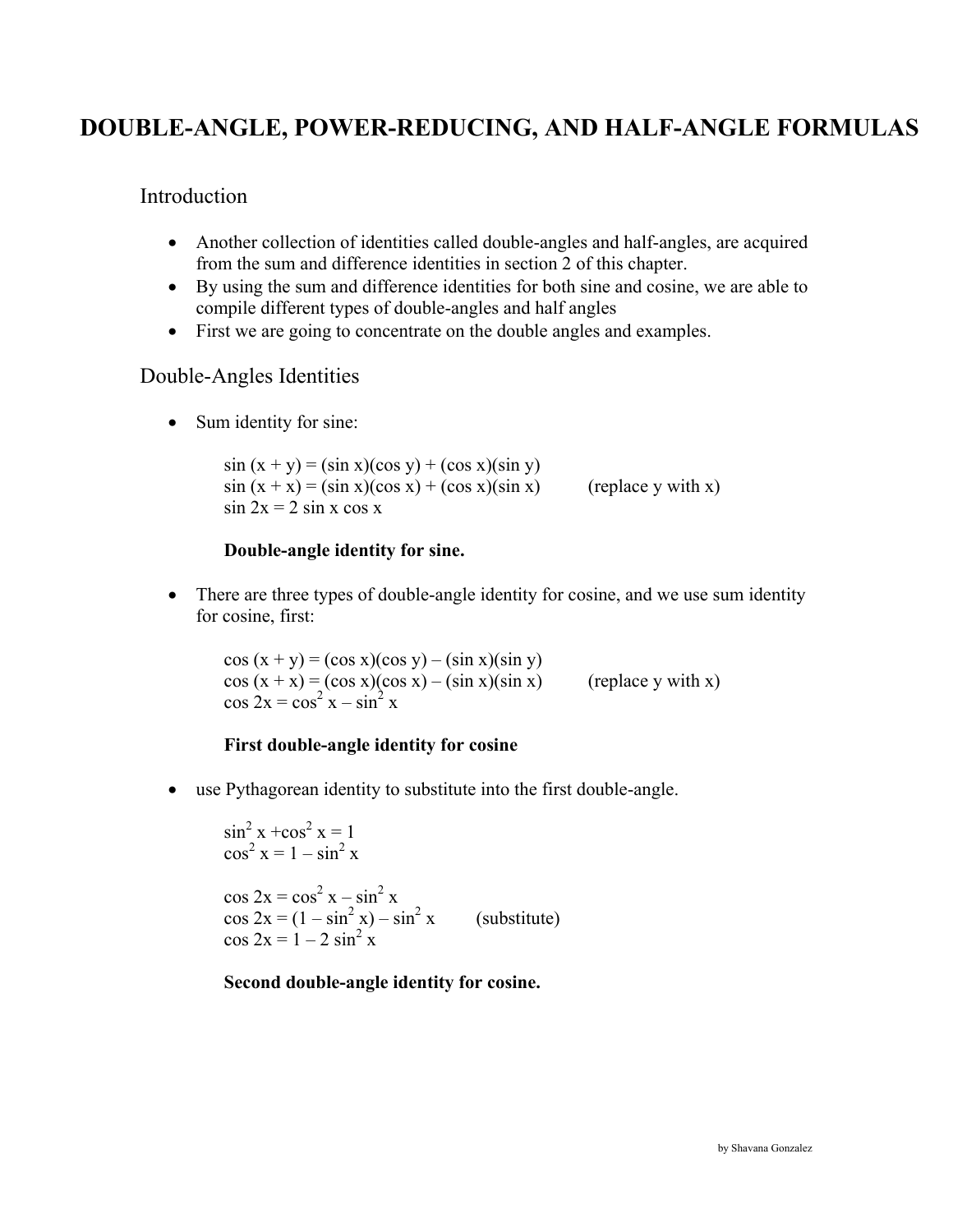# Double-Angles Identities (Continued)

• take the Pythagorean equation in this form,  $\sin^2 x = 1 - \cos^2 x$  and substitute into the First double-angle identity

 $\cos 2x = \cos^2 x - \sin^2 x$  $\cos 2x = \cos^2 x - (1 - \cos^2 x)$  $\cos 2x = \cos^2 x - 1 + \cos^2 x$  $\cos 2x = 2\cos^2 x - 1$ 

### **Third double-angle identity for cosine.**

Summary of Double-Angles

• Sine:

 $\sin 2x = 2 \sin x \cos x$ 

• Cosine:

 $\cos 2x = \cos^2 x - \sin^2 x$  $= 1 - 2 \sin^2 x$  $= 2 \cos^2 x - 1$ 

• Tangent:

 $\tan 2x = 2 \tan x/1 - \tan^2 x$  $= 2 \cot x / \cot^2 x - 1$  $= 2/cot x - tan x$ 

> tangent double-angle identity can be accomplished by applying the same methods, instead use the sum identity for tangent, first.

• Note:  $\sin 2x \neq 2 \sin x$ ;  $\cos 2x \neq 2 \cos x$ ;  $\tan 2x \neq 2 \tan x$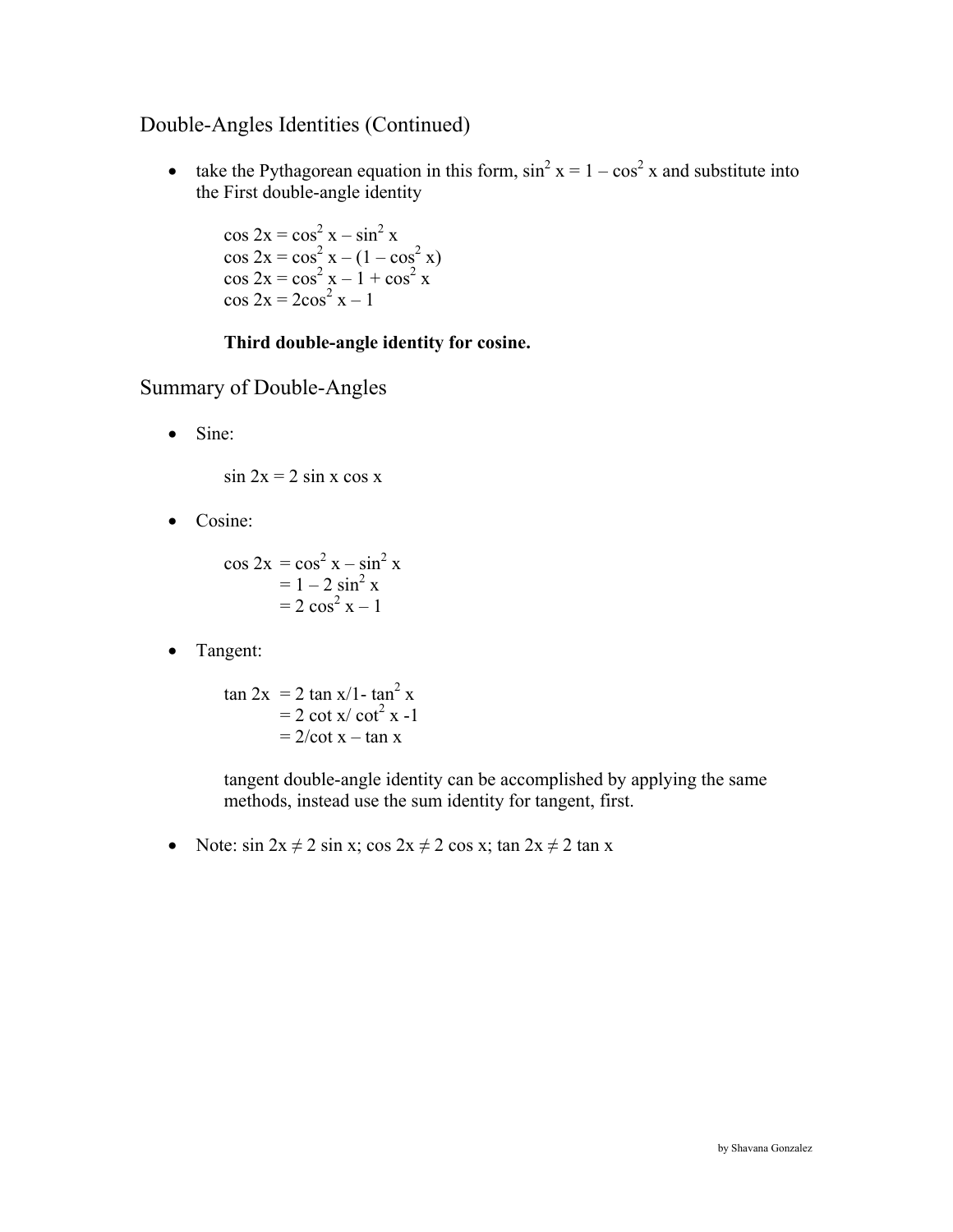**Example 1:** Verify,  $(\sin x + \cos x)^2 = 1 + \sin 2x$ :

Answer

 $(\sin x + \cos x)^2 = 1 + \sin 2x$  $(\sin x + \cos x)(\sin x + \cos x) = 1 + \sin 2x$  $\sin^2 x + \sin x \cos x + \sin x \cos x + \cos^2 x = 1 + \sin 2x$  $\sin^2 x + 2\sin x \cos x + \cos^2 x$ (combine like terms)  $\sin^2 x + \sin 2x + \cos^2 x$ (substitution: double-angle identity)  $\sin^2 x + \cos^2 x + \sin 2x = 1 + \sin 2x$  $1 + \sin 2x = 1 + \sin 2x$  (Pythagorean identity)

Therefore,  $1 + \sin 2x = 1 + \sin 2x$ , is verifiable.

# Half-Angle Identities

The alternative form of double-angle identities are the **half-angle identities**.

 **Sine** 

• To achieve the identity for sine, we start by using a double-angle identity for cosine

 $\cos 2x = 1 - 2 \sin^2 x$  $\cos 2m = 1 - 2 \sin^2 m$ [replace x with m]  $\cos 2x/2 = 1 - 2 \sin^2 x/2$ [replace m with  $x/2$ ]  $\cos x = 1 - 2 \sin^2 x/2$  $\sin^2 x/2 = (1 - \cos x)/2$ [solve for  $sin(x/2)$ ]  $\sqrt{\sin^2 x/2} = \sqrt{(1 - \cos x)/2}$  $\sin x/2 = \pm \sqrt{[(1 - \cos x)/2]}$ 

 **Half-angle identity for sine**

• Choose the negative or positive sign according to where the  $x/2$  lies within the Unit Circle quadrants.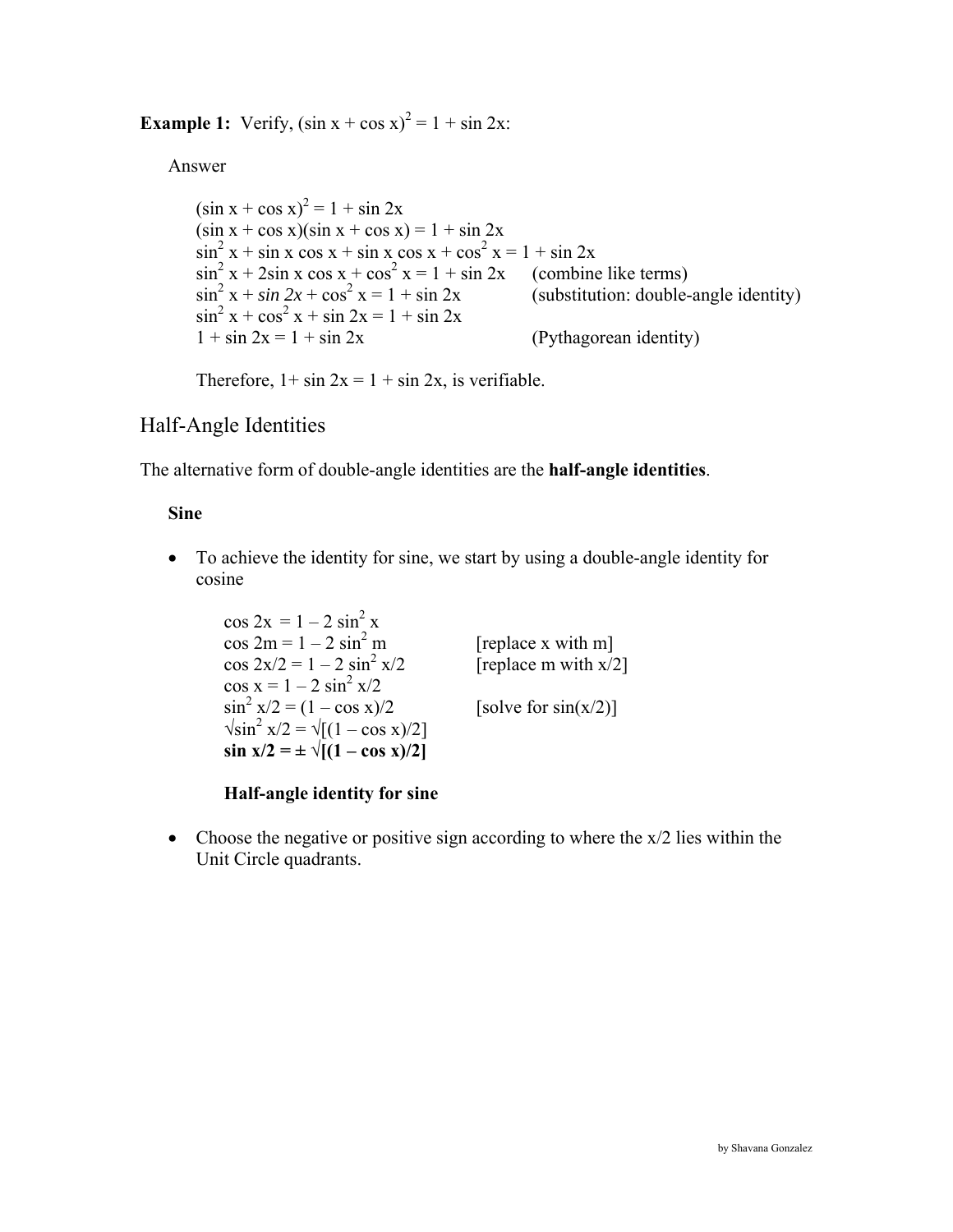# Half-Angle Identities (Continued)

### **Cosine**

• To get the half-angle identity for cosine, we begin with another double-angle identity for cosine

 $\cos 2x = 2\cos^2 x - 1$  $\cos 2m = 2 \cos^2 m - 1$  [replace x with m]  $\cos 2x/2 = 2 \cos^2 x/2 -1$  [replace m with x/2]  $\cos x = 2 \cos^2 x/2 -1$  $\cos^2 x/2 = (1 + \cos x)/2$  [solve for  $\cos (x/2)$ ]  $\sqrt{\cos^2 x/2} = \sqrt{(1 + \cos x)/2}$ cos  $x/2 = \pm \sqrt{(1 + \cos x)/2}$ 

### **Half-angle identity for cosine**

• Again, depending on where the x/2 within the Unit Circle, use the positive and negative sign accordingly.

#### **Tangent**

• To obtain half-angle identity for tangent, we use the quotient identity and the halfangle formulas for both cosine and sine:

 $\tan x/2 = (\sin x/2)/(\cos x/2)$  (quotient identity)  $\tan x/2 = \pm \sqrt{(1 - \cos x)/2} / \pm \sqrt{(1 + \cos x)/2}$  (half-angle identity)  $\tan x/2 = \pm \sqrt{(1 - \cos x)/(1 + \cos x)}$  (algebra)

### **Half-angle identity for tangent**

• There are easier equations to the half-angle identity for tangent equation

 $\tan x/2 = \sin x/(1 + \cos x)$  1<sup>st</sup> easy equation  $\tan x/2 = (1 - \cos x) / \sin x$  2<sup>nd</sup> easy equation.

### Summary of Half-Angles

- Sine o  $\sin x/2 = \pm \sqrt{(1 - \cos x)/2}$
- Cosine

 $\cos x/2 = \pm \sqrt{[(1 + \cos x)/2]}$